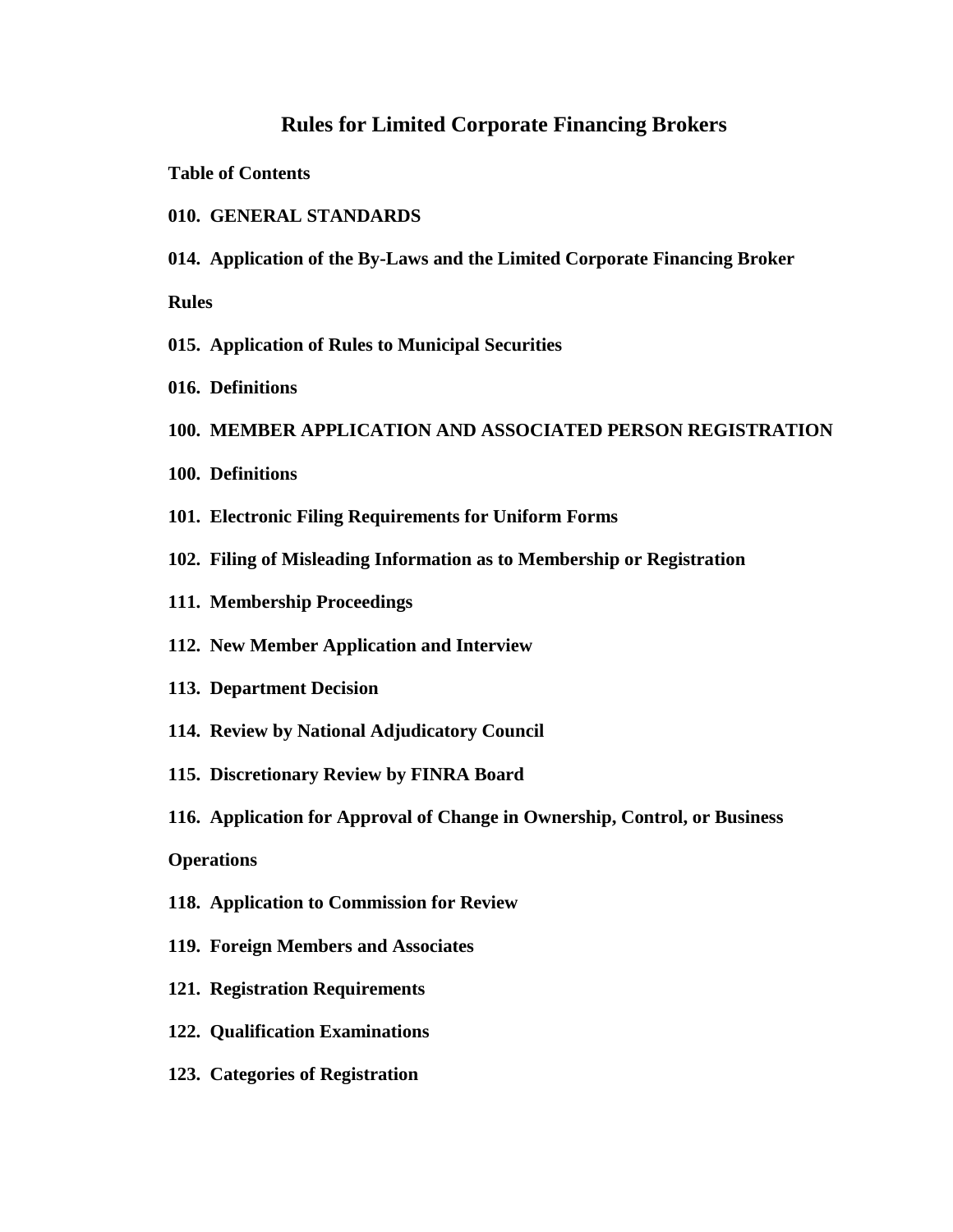- **124. Persons Exempt from Registration**
- **125. Continuing Education Requirements**
- **200. DUTIES AND CONFLICTS**
- **201. Standards of Commercial Honor and Principles of Trade**
- **202. Use of Manipulative, Deceptive or Other Fraudulent Devices**
- **204. Dealing with Non-Members**
- **207. Transactions Involving FINRA Employees**
- **208. Obtaining an Order of Expungement of Customer Dispute Information from**
- **the Central Registration Depository (CRD) System**
- **209. Know Your Customer**
- **211. Suitability**
- **221. Communications with the Public**
- **226. Arbitration Requirements**
- **240. Engaging in Impermissible Activities**

**300. SUPERVISION AND RESPONSIBILITIES RELATING TO ASSOCIATED PERSONS**

- **311. Limited Corporate Financing Broker Compliance and Supervision**
- **313. Designation of Chief Compliance Officer**
- **322. Influencing or Rewarding Employees of Others**
- **324. Borrowing From or Lending to Customers**
- **327. Outside Business Activities of Registered Persons**
- **331. Anti-Money Laundering Compliance Program**
- **400. FINANCIAL AND OPERATIONAL RULES**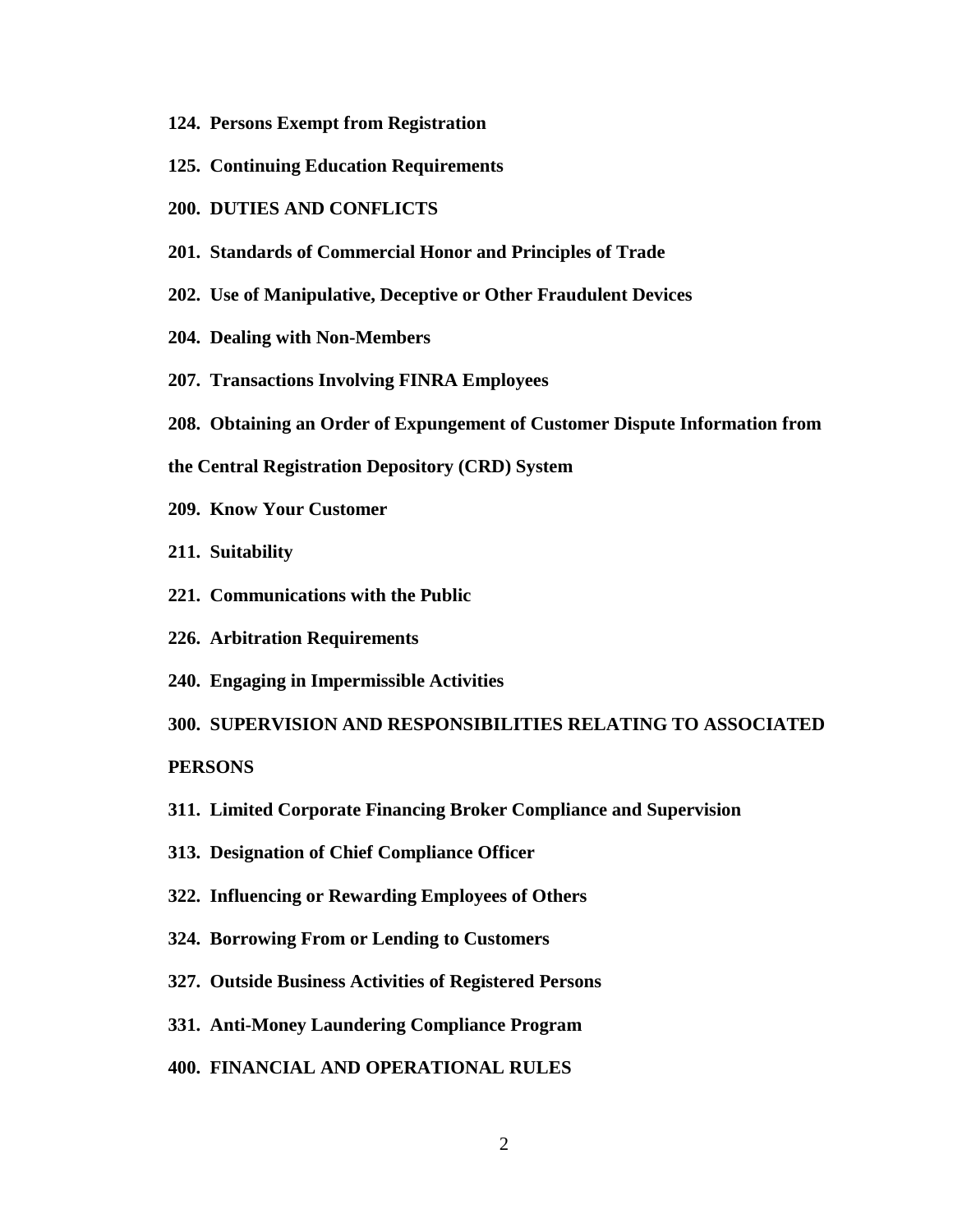- **411. Capital Compliance**
- **414. Audit**
- **415. Guarantees by, or Flow Through Benefits for, Members**
- **416. Verification of Assets**
- **436. Fidelity Bonds**
- **451. Books and Records**
- **452. Assignment of Responsibility for General Ledger Accounts**
- **453. Reporting Requirements**
- **454. Executive Representatives, Contact Information and Electronic Filing**

#### **Requirements**

- **457. Custodian of Books and Records**
- **500. SECURITIES OFFERINGS**
- **512. Private Placements of Securities Issued by Members**
- **800. Investigations and Sanctions**
- **900. Code of Procedure**
- **1000. Arbitration and Mediation**

**\* \* \* \* \*** 

## **010. GENERAL STANDARDS**

# **014. Application of the By-Laws and the Limited Corporate Financing Broker Rules**

All limited corporate financing brokers and persons associated with limited corporate financing brokers shall be subject to the FINRA By-Laws (including the schedules thereto), unless the context requires otherwise, and the Limited Corporate Financing Broker Rules. Persons associated with a limited corporate financing broker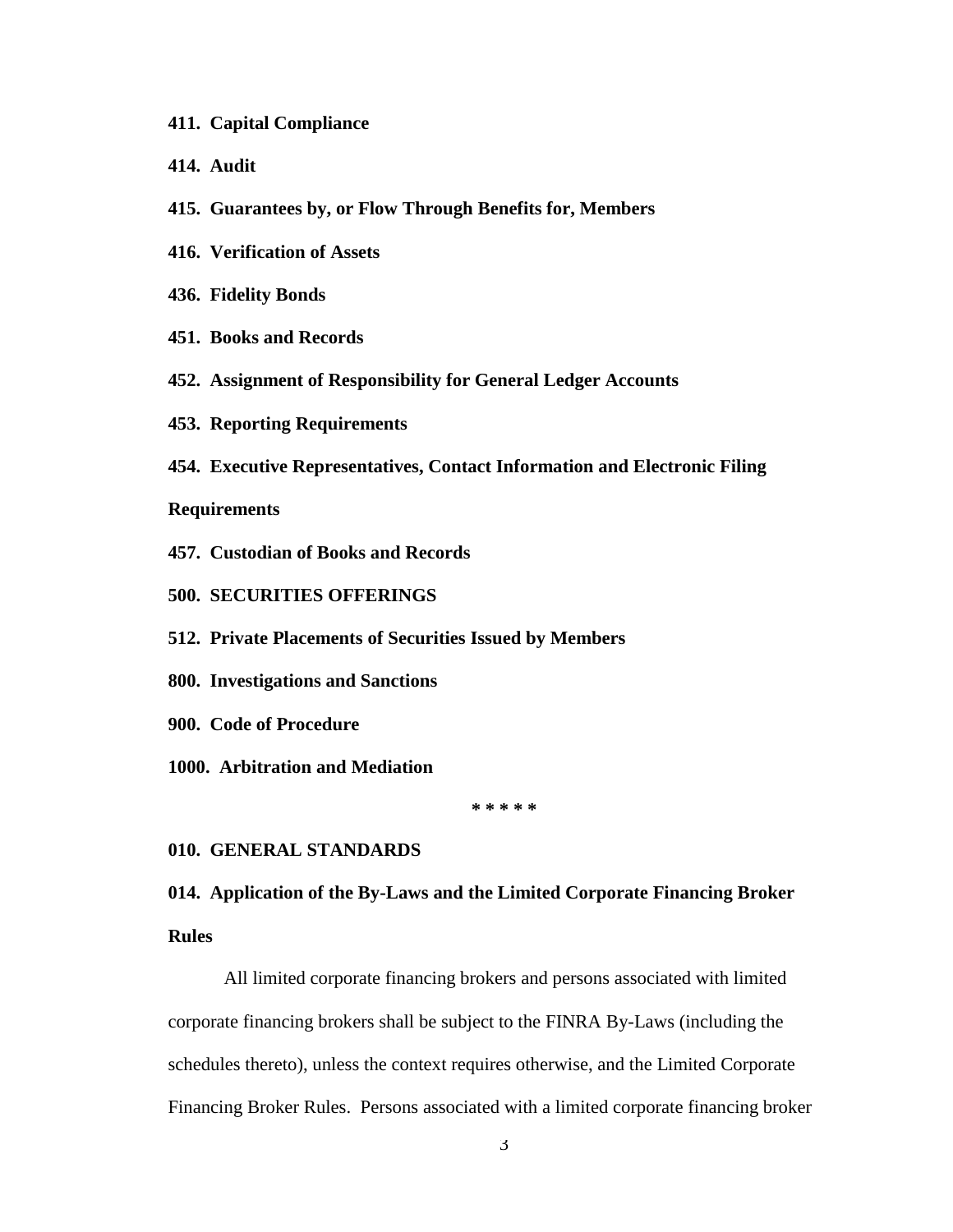shall have the same duties and obligations as a limited corporate financing broker under the Limited Corporate Financing Broker Rules.

The terms used in the Limited Corporate Financing Broker Rules, if defined in the FINRA By-Laws, shall have the meaning as defined in the FINRA By-Laws, unless a term is defined differently in a Limited Corporate Financing Broker Rule, or unless the context of the term within a Limited Corporate Financing Broker Rule requires a different meaning.

#### **015. Application of Rules to Municipal Securities**

The Limited Corporate Financing Broker Rules do not apply to transactions in, and business activities relating to, municipal securities as defined in Section  $3(a)(29)$  of the Exchange Act.

#### **016. Definitions**

When used in the Limited Corporate Financing Broker Rules, unless the context otherwise requires:

# **(a) "Associated person of a limited corporate financing broker" or "person associated with a limited corporate financing broker"**

The term "associated person of a limited corporate financing broker" or "person associated with a limited corporate financing broker" means: (A) a natural person who is registered or has applied for registration under the FINRA Rules; (B) a sole proprietor, partner, officer, director or branch manager of a limited corporate financing broker, or other natural person occupying a similar status or performing similar functions, or a natural person engaged in the investment banking or securities business who is directly or indirectly controlling or controlled by a limited corporate financing broker, whether or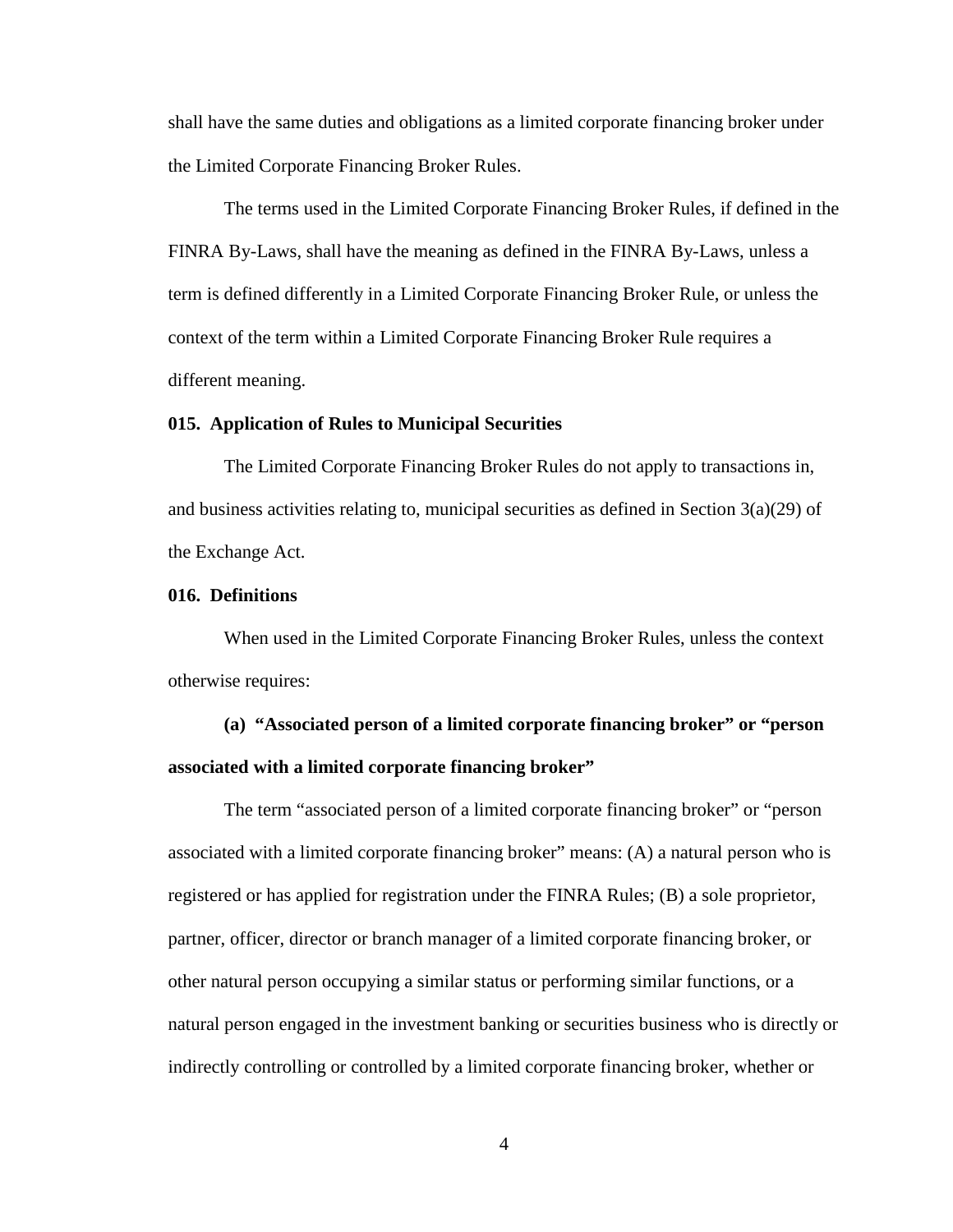not any such person is registered or exempt from registration with FINRA under the FINRA By-Laws or the FINRA Rules; and (C) for purposes of FINRA Rule 8210, any other person listed in Schedule A of Form BD of a limited corporate financing broker.

## **(b) "By-Laws"**

The term "By-Laws" means the By-Laws of the Corporation or the FINRA By-Laws.

# **(c) "Commission"**

The term "Commission" means the Securities and Exchange Commission.

## **(d) "Customer"**

The term "customer" means any natural person and any entity receiving corporate financing services from a limited corporate financing broker. The term "customer" shall not include a broker or dealer.

## **(e) "Exchange Act" or "SEA"**

The term "Exchange Act" or "SEA" means the Securities Exchange Act of 1934, as amended.

#### **(f) "FINRA"**

The term "FINRA" means, collectively, FINRA, Inc., FINRA Regulation, Inc.

and FINRA Dispute Resolution, Inc.

#### **(g) "Institutional Investor"**

The term "institutional investor" means any:

(1) bank, savings and loan association, insurance company or registered investment company;

(2) governmental entity or subdivision thereof;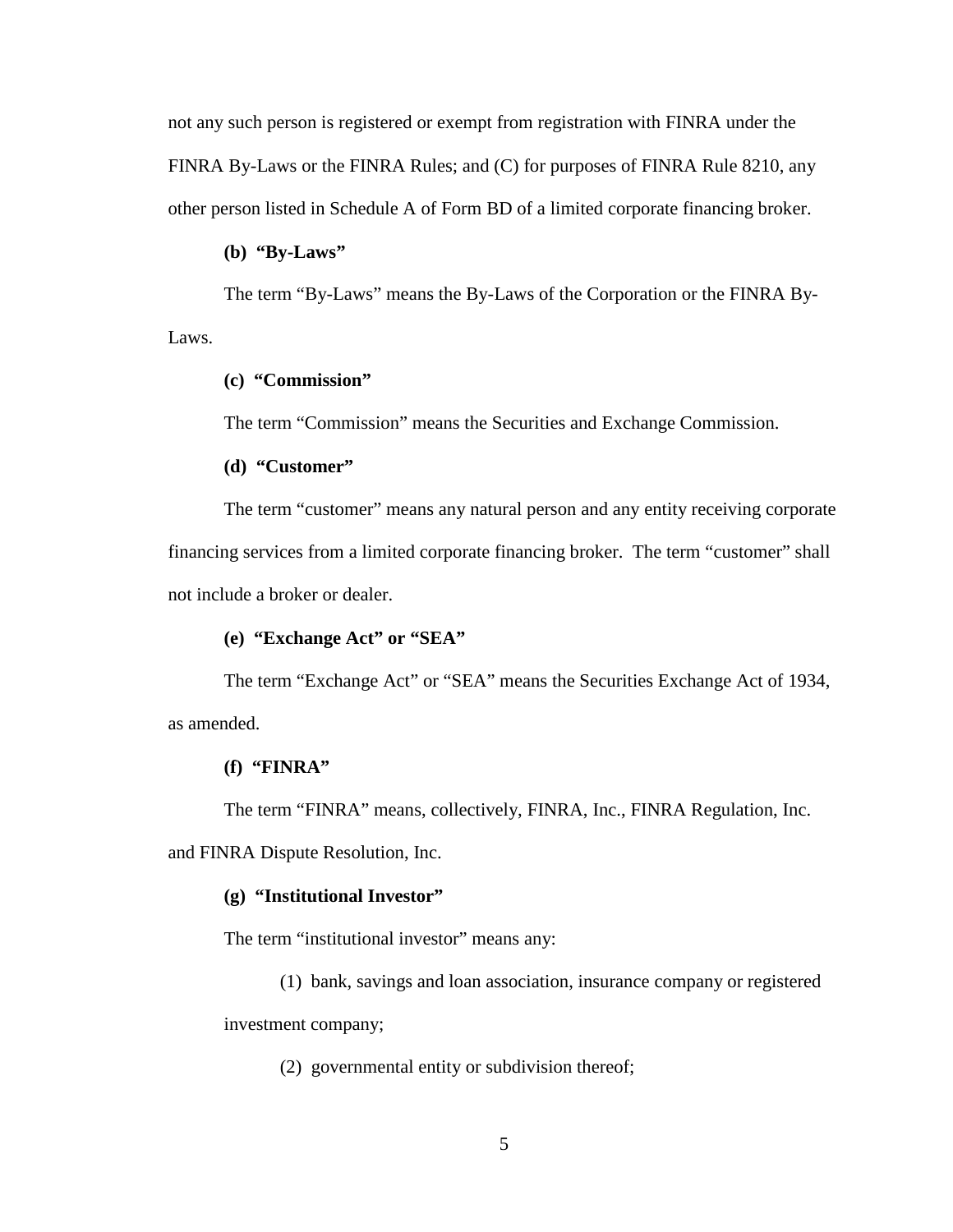(3) employee benefit plan, or multiple employee benefit plans offered to employees of the same employer, that meet the requirements of Section 403(b) or Section 457 of the Internal Revenue Code and in the aggregate have at least 100 participants, but does not include any participant of such plans;

(4) qualified plan, as defined in Section  $3(a)(12)(C)$  of the Exchange Act, or multiple qualified plans offered to employees of the same employer, that in the aggregate have at least 100 participants, but does not include any participant of such plans;

(5) other person (whether a natural person, corporation, partnership, trust, family office or otherwise) with total assets of at least \$50 million; and

(6) any person acting solely on behalf of any such institutional investor.

#### **(h) "Limited Corporate Financing Broker"**

(1) A "limited corporate financing broker" is any broker that solely engages in any one or more of the following activities:

(A) advising an issuer, including a private fund, concerning its securities offerings or other capital raising activities;

(B) advising a company regarding its purchase or sale of a business or assets or regarding its corporate restructuring, including a going-private transaction, divestiture or merger;

(C) advising a company regarding its selection of an investment banker;

(D) assisting in the preparation of offering materials on behalf of an issuer;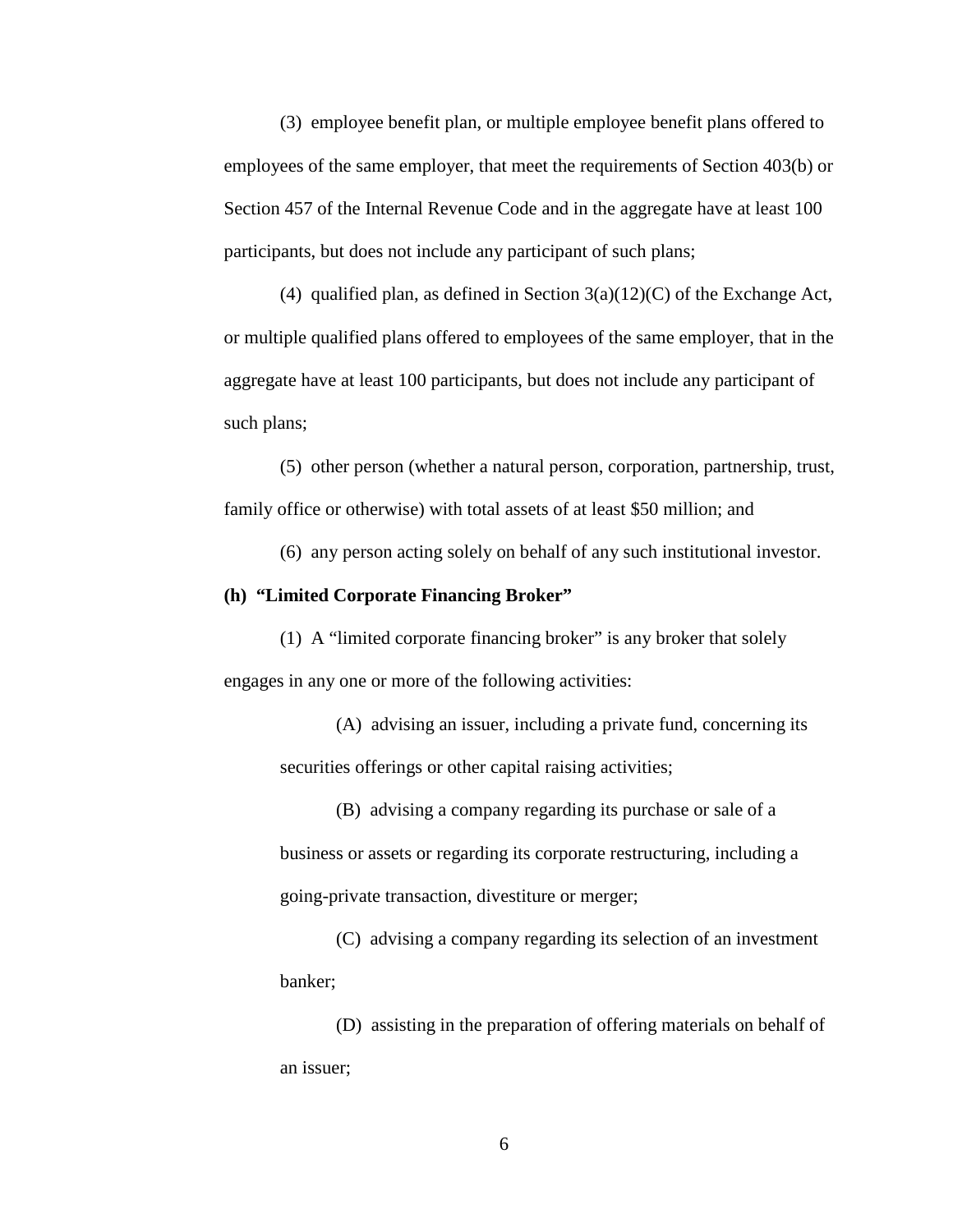(E) providing fairness opinions; and

(F) qualifying, identifying, or soliciting potential institutional investors.

(2) "Limited corporate financing broker" does not include any broker or dealer that carries or maintains customer accounts, holds or handles customers' funds or securities, accepts orders from customers to purchase or sell securities either as principal or as agent for the customer, possesses investment discretion on behalf of any customer, or engages in proprietary trading of securities or marketmaking activities.

## **(i) "Limited Corporate Financing Broker Rules"**

The term "Limited Corporate Financing Broker Rules" means Limited Corporate Financing Broker Rules 010 through 1000.

#### **(j) "Member"**

The term "Member" means any individual, partnership, corporation or other legal entity admitted to membership in FINRA under the provisions of Articles III and IV of the FINRA By-Laws.

#### **(k) "Person"**

The term "person" includes any natural person, partnership, corporation, association, or other legal entity.

### **(l) "Securities Act"**

The term "Securities Act" means the Securities Act of 1933, as amended.

# **100. MEMBER APPLICATION AND ASSOCIATED PERSON REGISTRATION**

#### **101. Electronic Filing Requirements for Uniform Forms**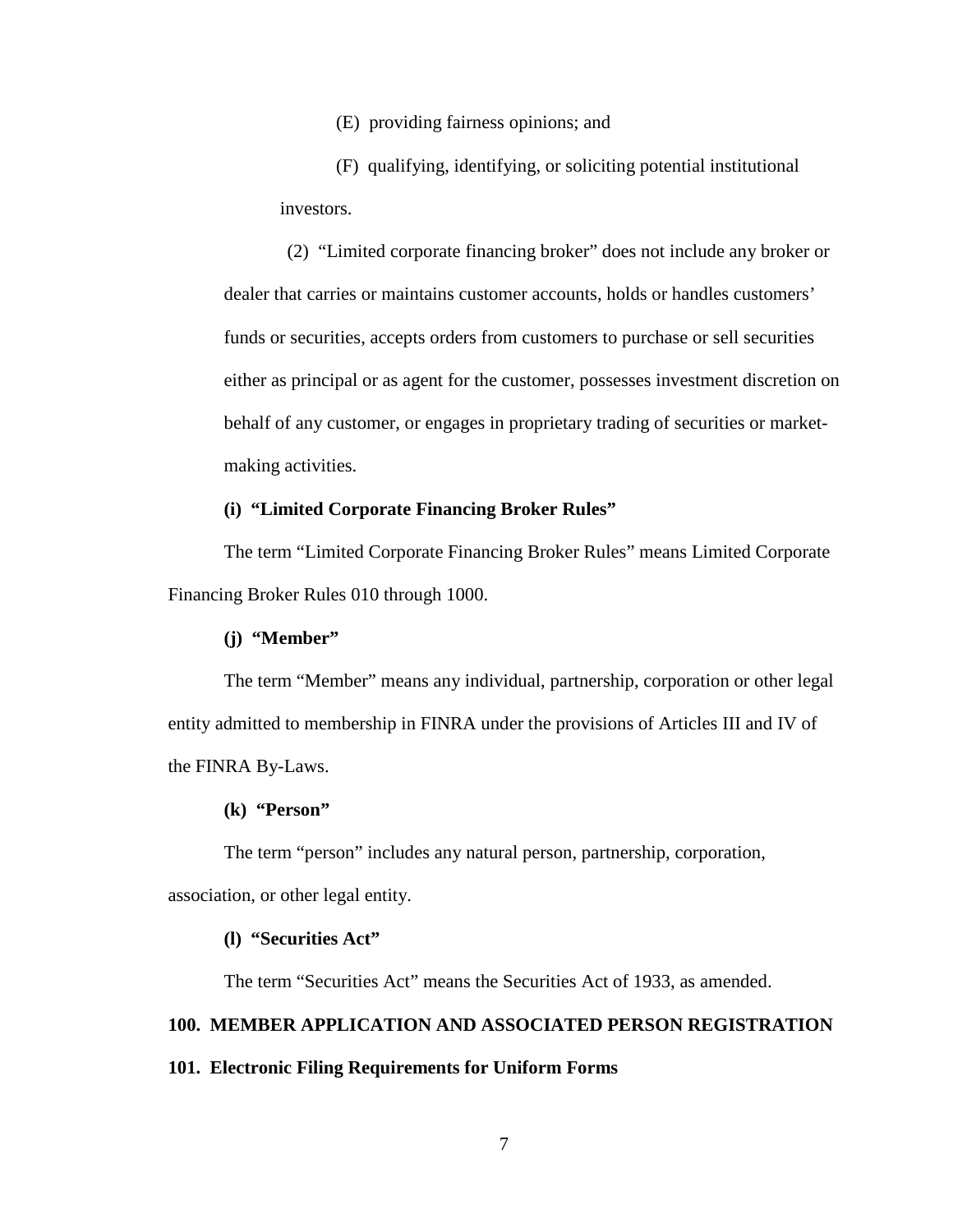All limited corporate financing brokers are subject to FINRA Rule 1010.

## **102. Filing of Misleading Information as to Membership or Registration**

All limited corporate financing brokers are subject to FINRA Rule 1122.

## **111. Membership Proceedings**

## **(a) Definitions**

All limited corporate financing brokers are subject to NASD Rule 1011.

## **(b) Safe Harbor for Business Expansions**

All limited corporate financing brokers are subject to NASD IM-1011-1.

## **(c) General Provisions**

All limited corporate financing brokers are subject to NASD Rule 1012.

## **112. New Member Application and Interview**

(a) All limited corporate financing brokers are subject to NASD Rule 1013.

(b) An applicant for membership that seeks to qualify as a limited corporate

financing broker must state in its application that it intends to operate as a limited corporate financing broker.

## **113. Department Decision**

- (a) All limited corporate financing brokers are subject to NASD Rule 1014.
- (b) In reviewing an application for membership as a limited corporate financing

broker, the Department shall consider, in addition to the standards for admission set forth in NASD Rule 1014, whether the applicant's proposed activities are consistent with the limitations imposed on limited corporate financing brokers under Limited Corporate Financing Broker Rule 016(h).

#### **114. Review by National Adjudicatory Council**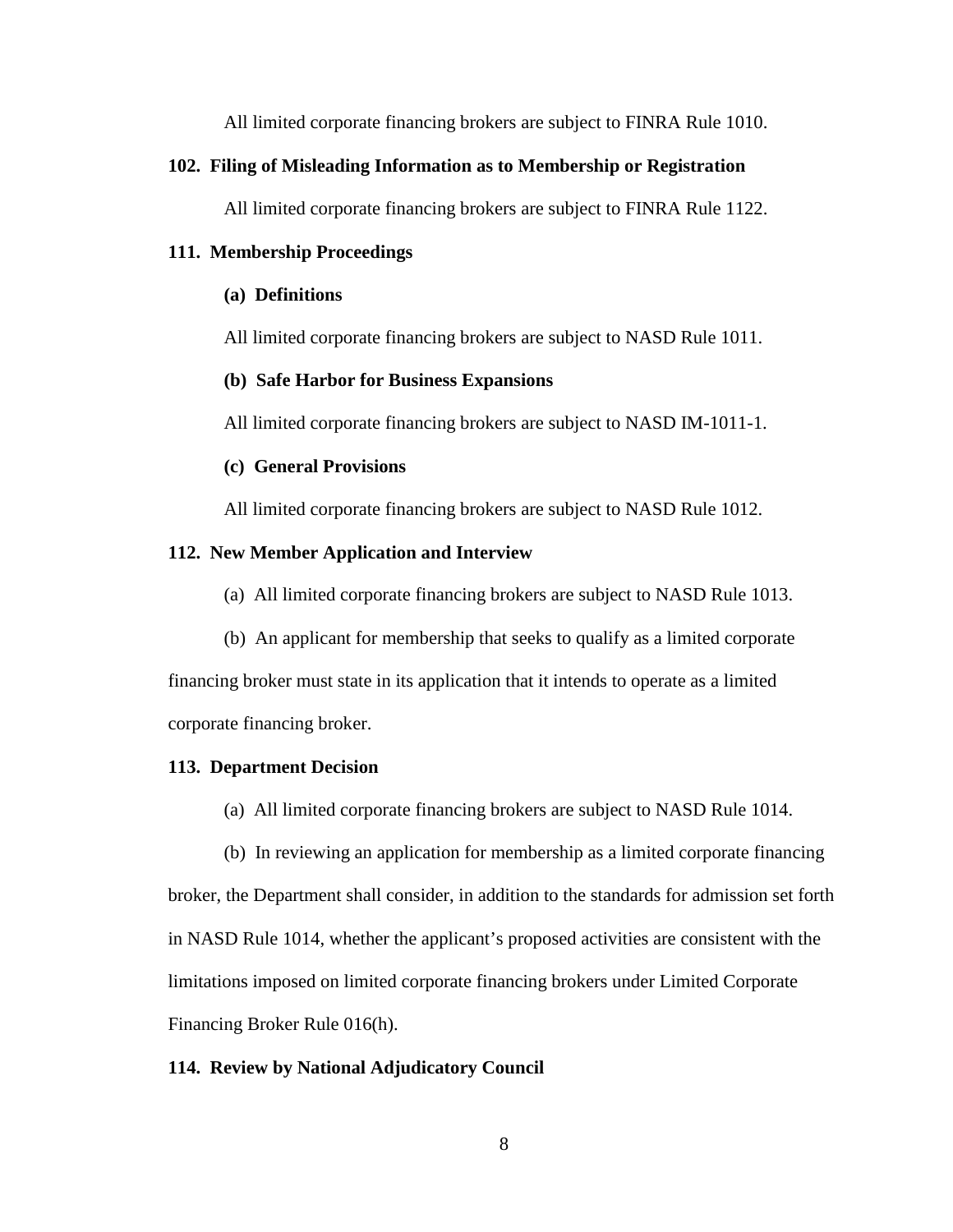All limited corporate financing brokers are subject to NASD Rule 1015.

### **115. Discretionary Review by FINRA Board**

All limited corporate financing brokers are subject to NASD Rule 1016.

# **116. Application for Approval of Change in Ownership, Control, or Business Operations**

(a) All limited corporate financing brokers are subject to NASD Rule 1017.

(b) An existing FINRA member firm that seeks to change its status to a limited corporate financing broker and is already approved to engage in the activities of a limited corporate financing broker, but which does not intend to change its existing ownership, control or business operations, must file a request to amend its membership agreement or obtain a membership agreement to provide that: (i) the member firm's activities will be limited to those permitted for limited corporate financing brokers under Limited Corporate Financing Broker Rule 016(h); and (ii) the member firm agrees to comply with the Limited Corporate Financing Broker Rules.

(c) A limited corporate financing broker that seeks to terminate its status as such and continue as a FINRA member must file an application for approval of a material change in business operations pursuant to NASD Rule 1017, and must amend its membership agreement to provide that the member firm agrees to comply with all FINRA Rules.

#### **118. Application to Commission for Review**

All limited corporate financing brokers are subject to NASD Rule 1019.

## **119. Foreign Members and Associates**

**(a) Foreign Members**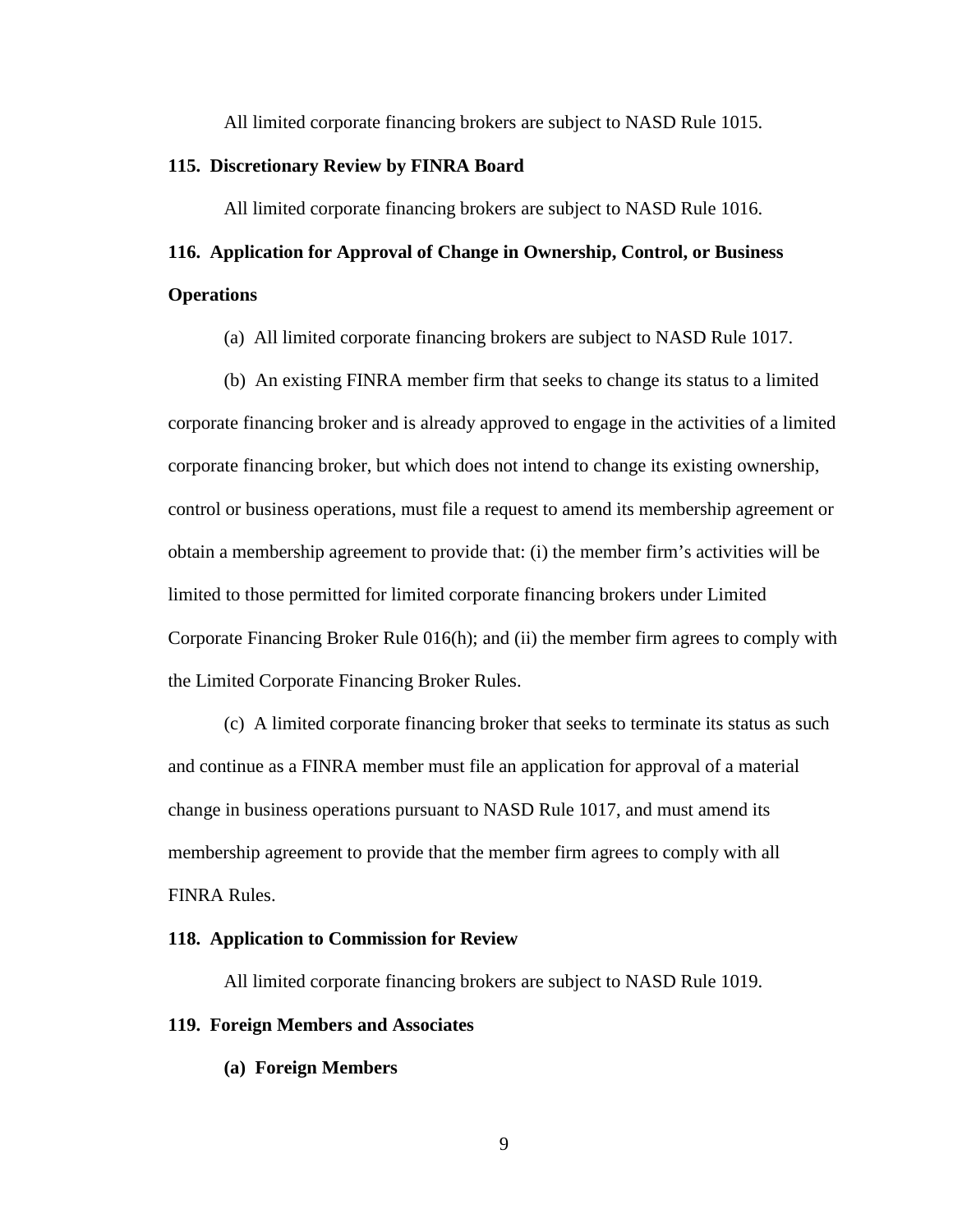All limited corporate financing brokers are subject to NASD Rule 1090.

# **(b) Foreign Associates**

All limited corporate financing brokers are subject to NASD Rule 1100.

## **121. Registration Requirements**

## **(a) Status of Persons Serving in the Armed Forces of the United States**

All limited corporate financing brokers are subject to NASD IM-1000-2.

## **(b) Failure to Register Personnel**

All limited corporate financing broker-dealers are subject to NASD IM-1000-3.

# **(c) Registration Requirements – Principals**

All limited corporate financing brokers are subject to NASD Rule 1021.

## **(d) Registration Requirements – Representatives**

All limited corporate financing brokers are subject to NASD Rule 1031.

## **122. Qualification Examinations**

## **(a) Qualification Examinations and Waiver of Requirements**

All limited corporate financing brokers are subject to NASD Rule 1070.

## **(b) Confidentiality of Examinations**

All limited corporate financing brokers are subject to NASD Rule 1080.

#### **123. Categories of Registration**

#### **(a) Categories of Principal Registration**

All limited corporate financing brokers are subject to paragraphs (a), (b), (c) and

(g) of NASD Rule 1022.

## **(b) Categories of Representative Registration**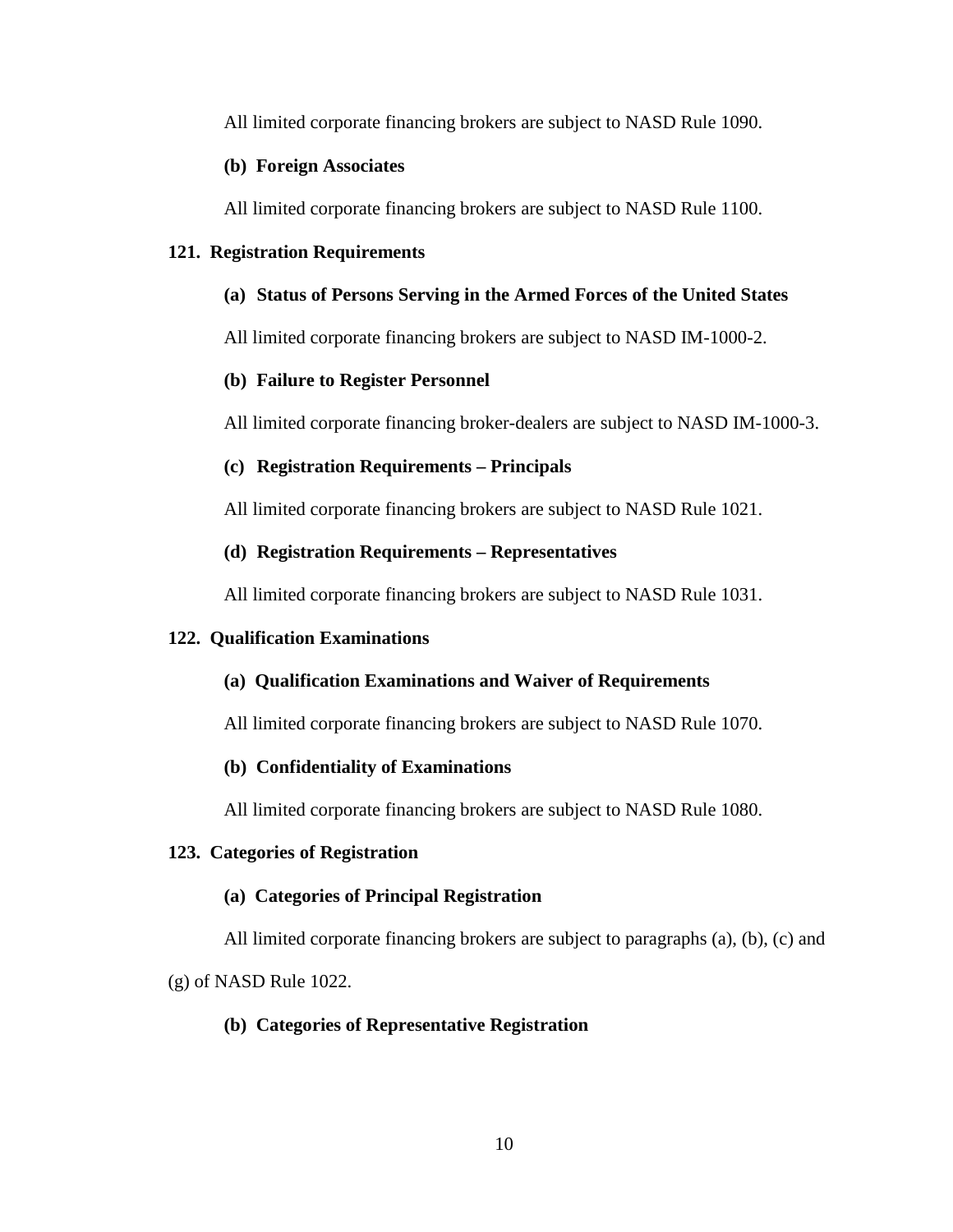All limited corporate financing brokers are subject to paragraphs (a), (e), (h) and (i) of NASD Rule 1032.

#### **(c) Operations Professional**

All limited corporate financing brokers are subject to paragraph (b)(6) of FINRA Rule 1230.

### **124. Persons Exempt from Registration**

All limited corporate financing brokers are subject to NASD Rule 1060.

#### **125. Continuing Education Requirements**

#### **(a) Persons Subject to the Firm Element**

The requirements of this Rule shall apply to any person registered with a limited corporate financing broker who has direct contact with customers in the conduct of the broker's corporate financing activities, and to the immediate supervisors of such persons (collectively, "covered registered persons").

#### **(b) Standards for the Firm Element**

(1) Each limited corporate financing broker must maintain a continuing and current education program for its covered registered persons to enhance their securities knowledge, skill, and professionalism. If such a broker's analysis establishes the need for supervisory training for persons with supervisory responsibilities, such training must be included in the broker's program.

(2) Minimum Standards for Training Programs — Programs used to implement a limited corporate financing broker's training plan must be appropriate for the business of the broker.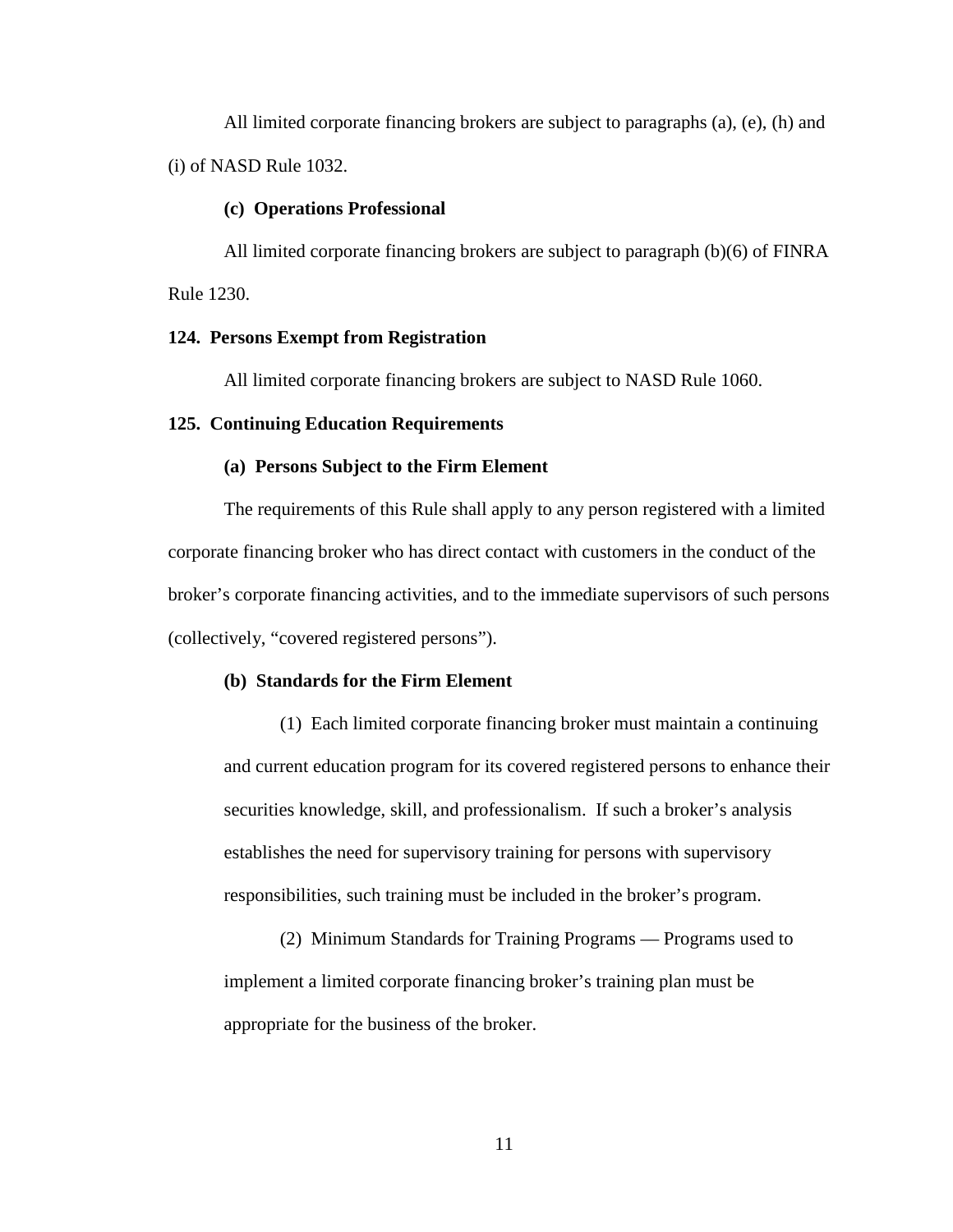(3) Administration of Continuing Education Program — A limited corporate financing broker must administer its continuing education programs in accordance with its annual evaluation and written plan and must maintain records documenting the content of the programs and completion of the programs by covered registered persons.

## **(c) Participation in the Firm Element**

Covered registered persons included in a limited corporate financing broker's plan must take all appropriate and reasonable steps to participate in continuing education programs as required by the broker.

## **(d) Specific Training Requirements**

FINRA may require a limited corporate financing broker, individually or as part of a larger group, to provide specific training to its covered registered persons in such areas as FINRA deems appropriate. Such a requirement may stipulate the class of covered registered persons for which it is applicable, the time period in which the requirement must be satisfied and, where appropriate, the actual training content.

## **200. DUTIES AND CONFLICTS**

#### **201. Standards of Commercial Honor and Principles of Trade**

All limited corporate financing brokers are subject to FINRA Rule 2010.

#### **202. Use of Manipulative, Deceptive or Other Fraudulent Devices**

All limited corporate financing brokers are subject to FINRA Rule 2020.

#### **204. Dealing with Non-Members**

(a)All limited corporate financing brokers are subject to NASD Rule 2420.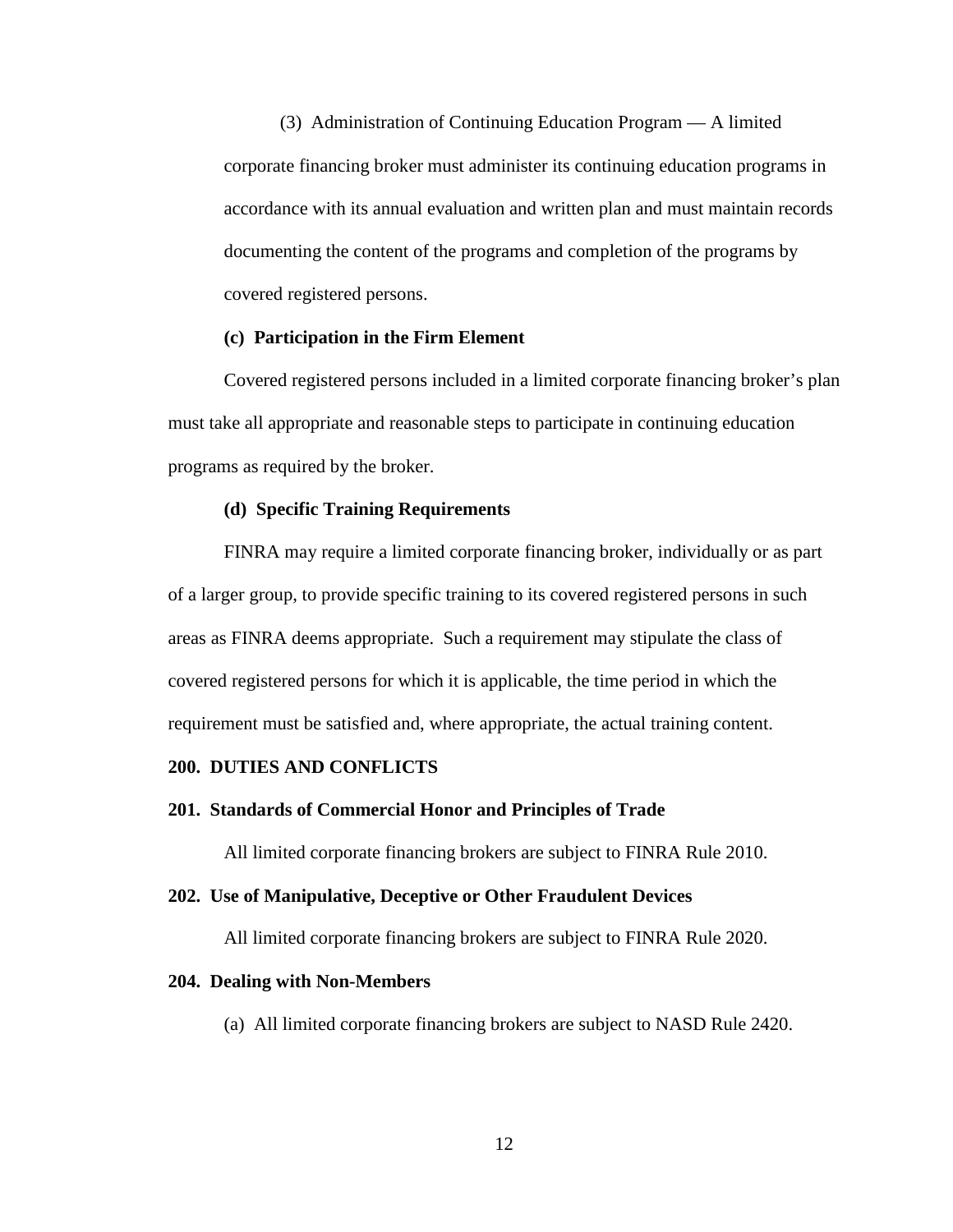(b)All limited corporate financing brokers are subject to paragraph (a) of NASD IM-2420-1.

#### **207. Transactions Involving FINRA Employees**

All limited corporate financing brokers are subject to FINRA Rule 2070.

# **208. Obtaining an Order of Expungement of Customer Dispute Information from**

## **the Central Registration Depository (CRD) System**

All limited corporate financing brokers are subject to FINRA Rule 2080.

#### **209. Know Your Customer**

Every limited corporate financing broker shall use reasonable diligence to know (and retain) the essential facts concerning every customer and concerning the authority of each person acting on behalf of such customer. For purposes of this Rule, facts "essential" to "knowing the customer" are those required to (a) effectively service the customer, (b) understand the authority of each person acting on behalf of the customer, and (c) comply with applicable laws, regulations and rules.

### **211. Suitability**

(a) A limited corporate financing broker or an associated person of a limited corporate financing broker must have a reasonable basis to believe that a recommended transaction or investment strategy (as defined in FINRA Rule 2111) involving a security or securities is suitable for the customer, based on the information obtained through the reasonable diligence of the broker or associated person to ascertain the customer's investment profile. A customer's investment profile includes, but is not limited to, the customer's age, other investments, financial situation and needs, tax status, investment objectives, investment experience, investment time horizon, liquidity needs, risk

13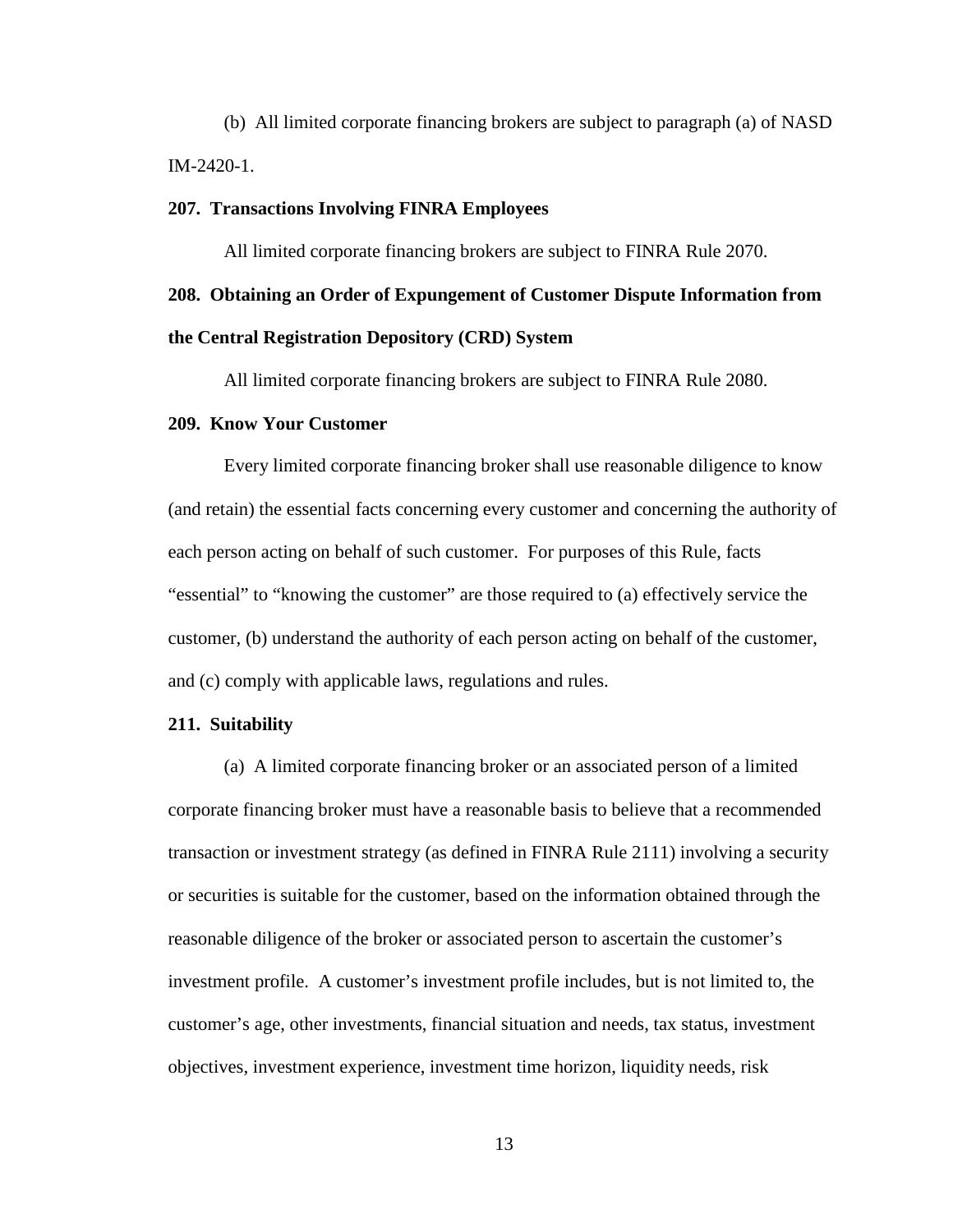tolerance, and any other information the customer may disclose to the limited corporate financing broker or associated person of a limited corporate financing broker in connection with a recommendation. The limited corporate financing broker or associated person may not disclaim any responsibilities under this Rule.

(b) The limited corporate financing broker or associated person fulfills the customer-specific suitability obligation for an institutional account, as defined in FINRA Rule 4512(c), if (1) the broker or associated person has a reasonable basis to believe that the institutional customer is capable of evaluating investment risks independently, both in general and with regard to particular transactions and investment strategies involving a security or securities and (2) the institutional customer affirmatively indicates that it is exercising independent judgment in evaluating the broker's or associated person's recommendations. Where an institutional customer has delegated decision-making authority to an agent, such as an investment adviser or a bank trust department, these factors will be applied to the agent.

### **221. Communications with the Public**

(a) No communication with the public by a limited corporate financing broker may:

(1) include any false, exaggerated, unwarranted, promissory or misleading statement or claim;

(2) omit any material fact or qualification if the omission, in light of the context of the material presented, would cause the communication to be misleading;

14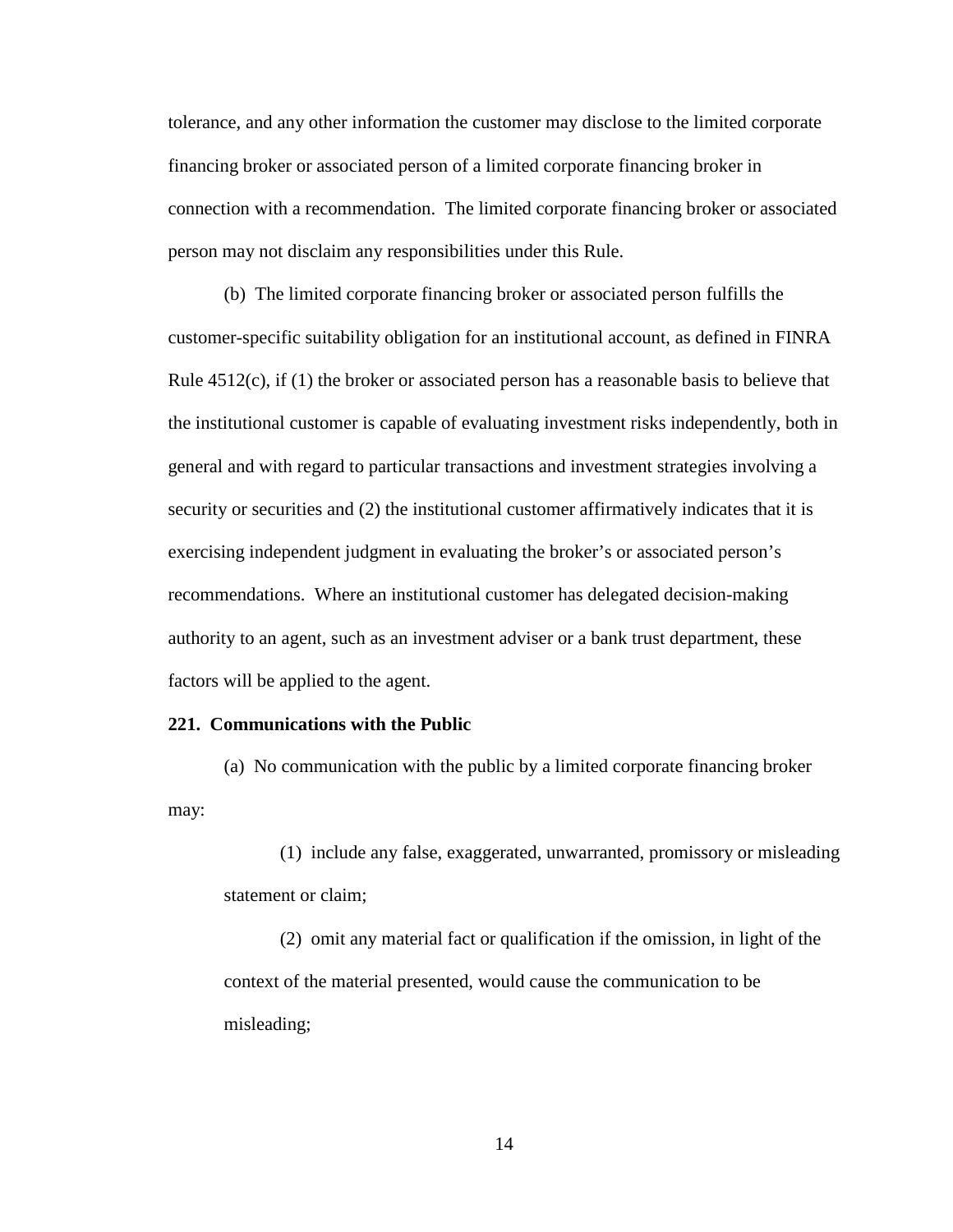(3) state or imply that FINRA, or any other corporate name or facility owned by FINRA, or any other regulatory organization endorses, indemnifies, or guarantees the limited corporate financing broker-dealer's business practices; or

(4) predict or project performance, imply that past performance will recur or make any exaggerated or unwarranted claim, opinion or forecast. A hypothetical illustration of mathematical principles is permitted, provided that it does not predict or project the performance of an investment or investment strategy.

(b) All communications by a limited corporate financing broker must be based on principles of fair dealing and good faith, must be fair and balanced, and must provide a sound basis for evaluating the facts in regard to any particular security or type of security, industry, or service.

## **226. Arbitration Requirements**

**(a) Arbitration Disclosure to Associated Persons Signing or Acknowledging Form U4**

All limited corporate financing brokers are subject to FINRA Rule 2263.

## **(b) Requirements When Using Predispute Arbitration Agreements for**

#### **Customer Accounts**

All limited corporate financing brokers are subject to FINRA Rule 2268.

#### **240. Engaging in Impermissible Activities**

Upon a finding that a limited corporate financing broker or associated person of a limited corporate financing broker has engaged in activities that require the firm to register as a broker or dealer under the Exchange Act, and that are inconsistent with the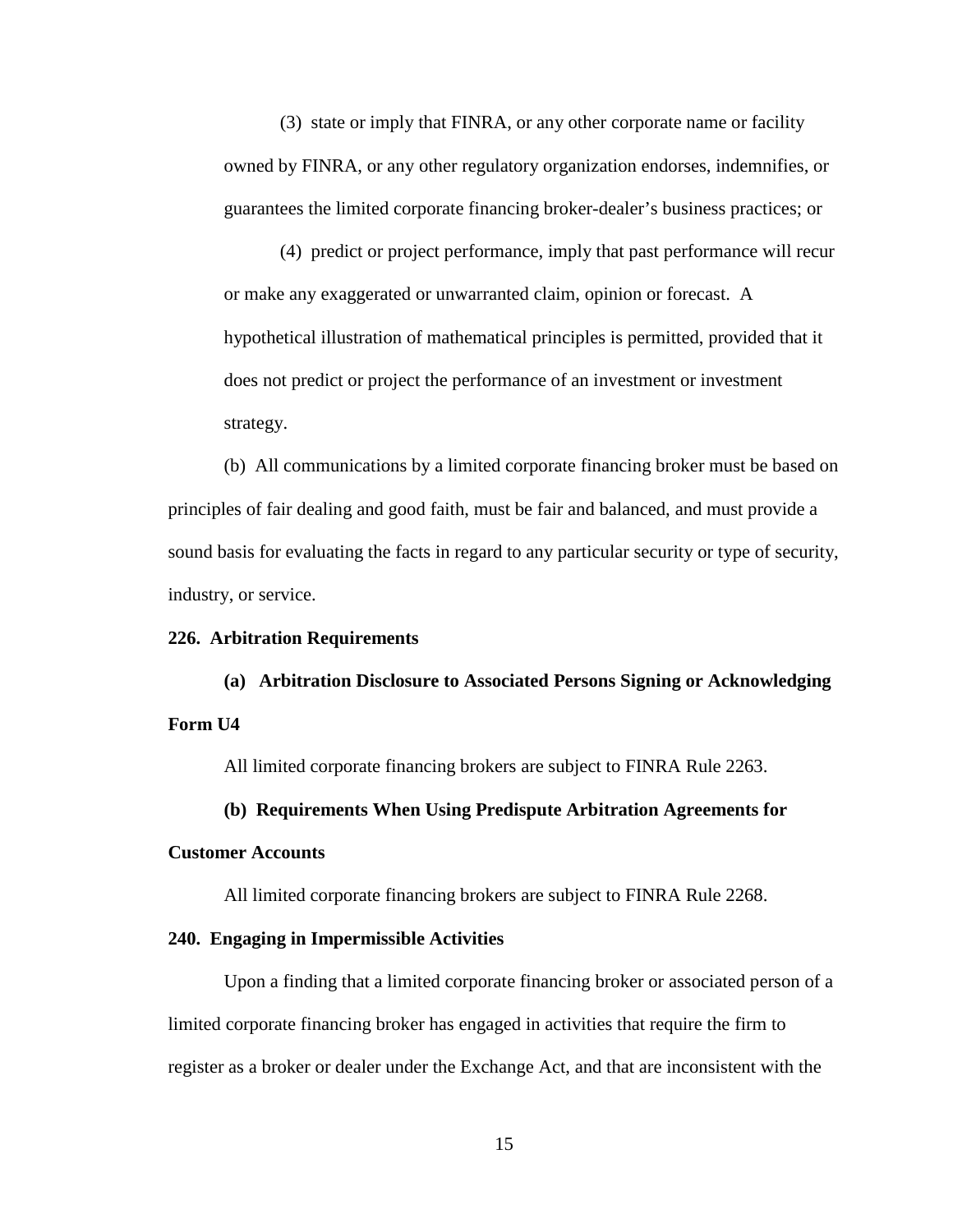limitations imposed on limited corporate financing brokers under Limited Corporate Financing Rule 016(h), FINRA may examine for and enforce all FINRA rules against such a broker or associated person, including any rule that applies to a FINRA member broker-dealer that is not a limited corporate financing broker or to an associated person who is not a person associated with a limited corporate financing broker.

# **300. SUPERVISION AND RESPONSIBILITIES RELATING TO ASSOCIATED PERSONS**

#### **311. Limited Corporate Financing Broker Compliance and Supervision**

(a) All limited corporate financing brokers are subject to paragraphs (a)(1) through  $(a)(6)$ ,  $(b)(1)$ ,  $(b)(4)$ ,  $(b)(5)$ ,  $(b)(7)$  and  $(e)$  of FINRA Rule 3110, and Supplementary Materials .01 through .03, .06 through .09, and .11 following FINRA Rule 3110.

(b) A limited corporate financing broker must permit the examination and inspection of its premises, systems, platforms, and records by representatives of FINRA and the Commission, and must cooperate with the examination, inspection, or investigation of any persons directly or indirectly using its platform.

## **313. Designation of Chief Compliance Officer**

Each limited corporate financing broker must designate and specifically identify to FINRA on Schedule A of Form BD one or more principals to serve as a chief compliance officer.

## **322. Influencing or Rewarding Employees of Others**

All limited corporate financing brokers are subject to FINRA Rule 3220.

#### **324. Borrowing From or Lending to Customers**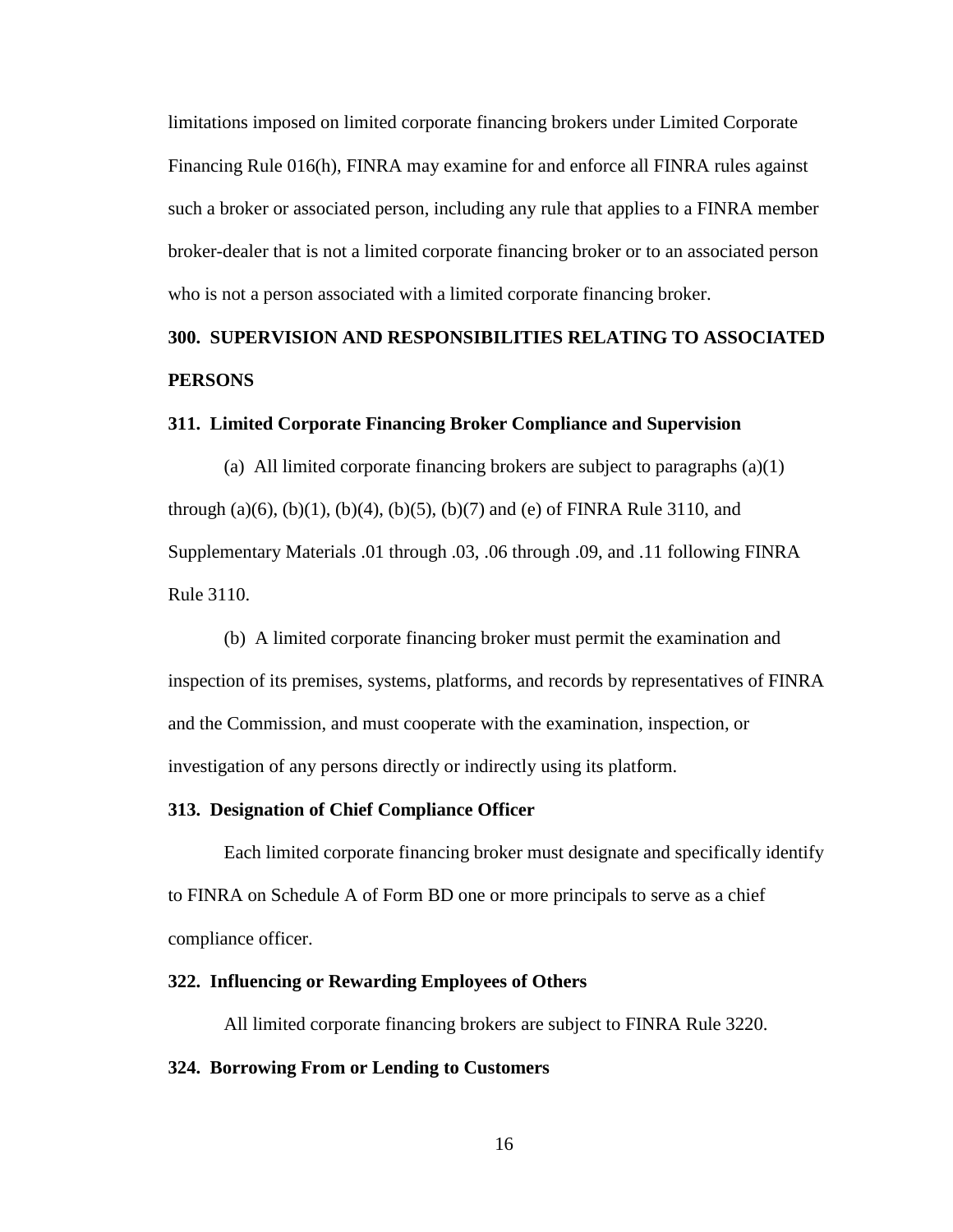All limited corporate financing brokers are subject to FINRA Rule 3240.

#### **327. Outside Business Activities of Registered Persons**

All limited corporate financing brokers are subject to FINRA Rule 3270.

### **331. Anti-Money Laundering Compliance Program**

(a) Each limited corporate financing broker must develop and implement a written anti-money laundering program reasonably designed to achieve and monitor its compliance with the requirements of the Bank Secrecy Act (31 U.S.C. 5311, *et seq*.), and the implementing regulations promulgated thereunder by the Department of the Treasury. Each anti-money laundering program must be approved, in writing, by a member of senior management. The anti-money laundering programs required by this Rule must, at a minimum,

(1) Establish and implement policies and procedures that can be reasonably expected to detect and cause the reporting of transactions required under 31 U.S.C. 5318(g) and the implementing regulations thereunder;

(2) Establish and implement policies, procedures, and internal controls reasonably designed to achieve compliance with the Bank Secrecy Act and the implementing regulations thereunder;

(3) Provide for independent testing no less frequently than every two years, for compliance to be conducted by member personnel or by a qualified outside party with a working knowledge of applicable requirements under the Bank Secrecy Act and its implementing regulations, who is not (and does not report to) the person who performs the tested functions or the designated antimoney laundering compliance person;

17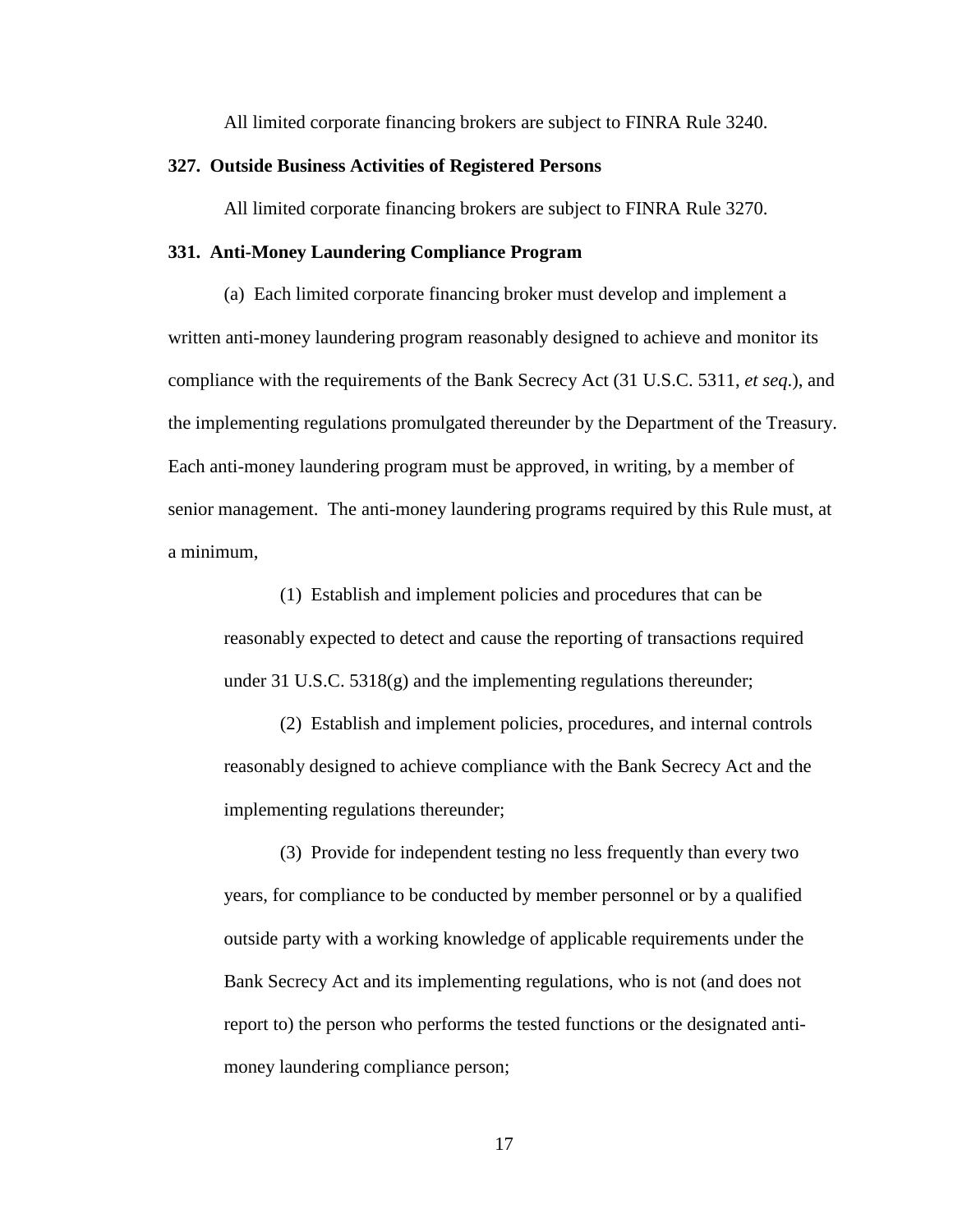(4) Designate and identify to FINRA (by name, title, mailing address, email address, telephone number, and facsimile number) an associated person responsible for implementing and monitoring the day-to-day operations and internal controls of the program and promptly notify FINRA about any change in the designation; and

(5) Provide ongoing training for appropriate personnel.

(b) Each limited corporate financing broker must identify, review, and, if necessary, update the information regarding its anti-money laundering compliance person designated pursuant to Rule 331(a)(4) in the manner prescribed by NASD Rule 1160.

#### **400. FINANCIAL AND OPERATIONAL RULES**

#### **411. Capital Compliance**

(a) (1) Unless otherwise permitted by FINRA, a limited corporate financing broker must suspend all business operations during any period in which it is not in compliance with applicable net capital requirements set forth in SEA Rule 15c3-1.

(2) FINRA may issue a notice pursuant to Rule 9557 directing a limited corporate financing broker that is not in compliance with applicable net capital requirements set forth in SEA Rule 15c3-1 to suspend all or a portion of its business.

(b) No equity capital of a limited corporate financing broker may be withdrawn for a period of one year from the date such equity capital is contributed, unless otherwise permitted by FINRA in writing. This paragraph does not preclude a limited corporate financing broker from withdrawing profits earned.

18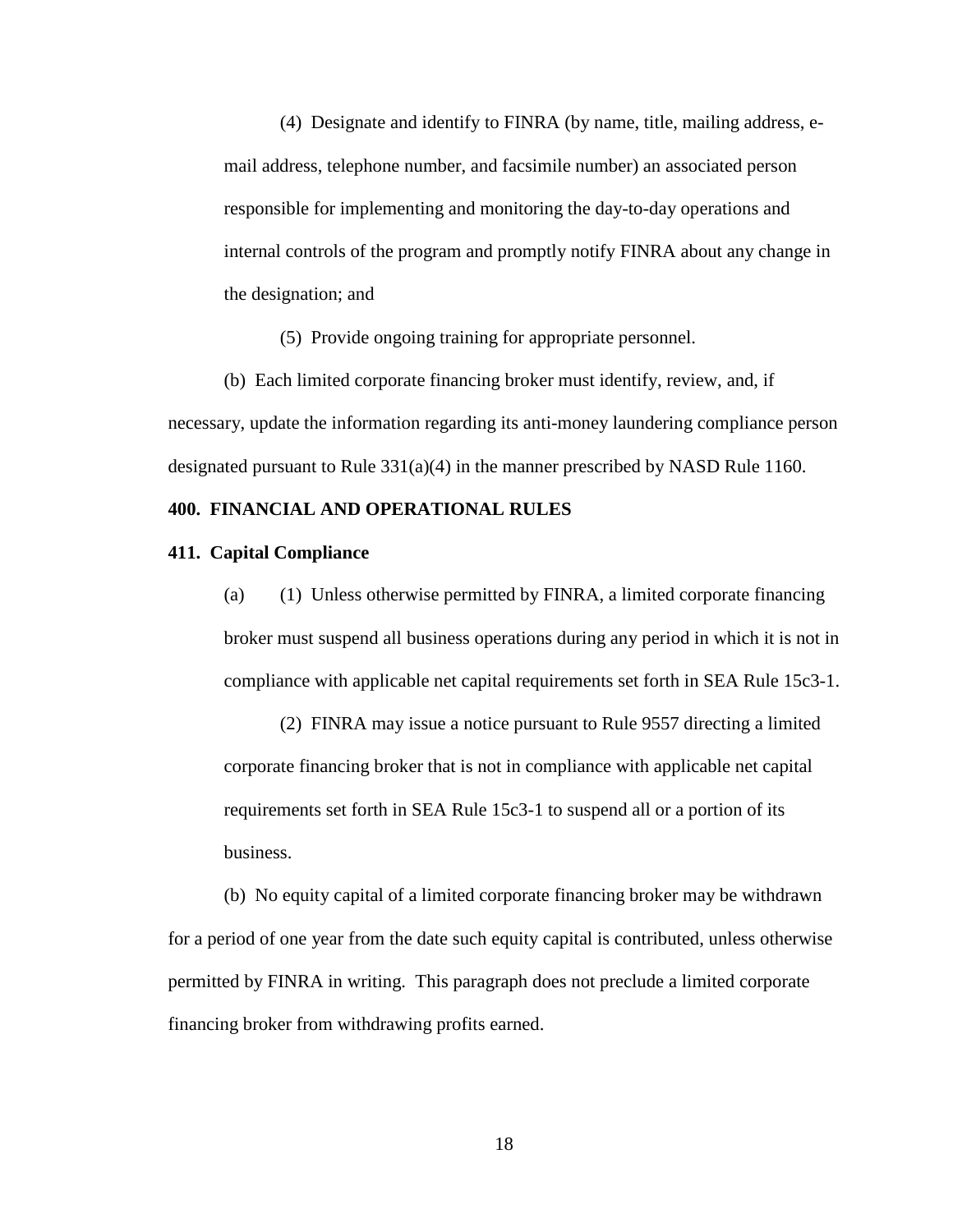(c) **Subordinated Loans, Notes Collateralized by Securities and Capital Borrowings**

(1) All subordinated loans or notes collateralized by securities must meet such standards as FINRA may require to ensure the continued financial stability and operational capability of limited corporate financing broker, in addition to those specified in Appendix D of SEA Rule 15c3-1.

(2) Unless otherwise permitted by FINRA, each limited corporate financing broker that is a partnership and whose general partner enters into any secured or unsecured borrowing, the proceeds of which will be contributed to the capital of the broker, must submit to FINRA such information as needed by FINRA to determine whether such proceeds qualify as capital acceptable for inclusion in the computation of the net capital of the broker.

## **414. Audit**

All limited corporate financing brokers are subject to FINRA Rule 4140.

### **415. Guarantees by, or Flow Through Benefits for, Members**

All limited corporate financing brokers are subject to FINRA Rule 4150.

#### **416. Verification of Assets**

All limited corporate financing brokers are subject to FINRA Rule 4160.

#### **436. Fidelity Bonds**

All limited corporate financing brokers are subject to FINRA Rule 4360.

#### **451. Books and Records**

#### **(a) General Requirements**

All limited corporate financing brokers are subject to FINRA Rule 4511.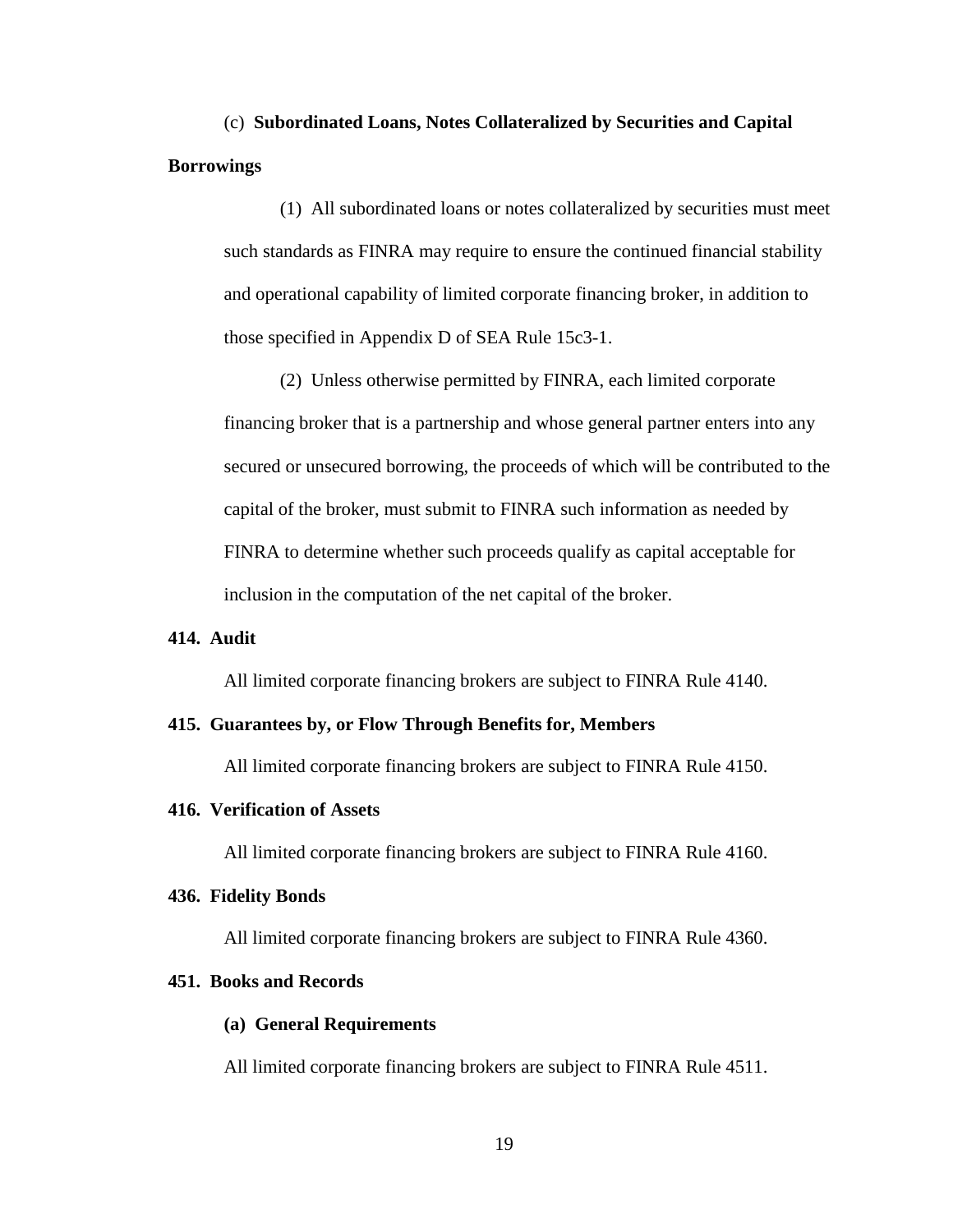#### **(b) Customer Information**

Each limited corporate financing broker must maintain each customer's name and residence, whether the customer is of legal age (if applicable), and the names of any persons authorized to transact business on behalf of the customer.

### **(c) Records of Written Customer Complaints**

All limited corporate financing brokers are subject to FINRA Rule 4513.

#### **452. Assignment of Responsibility for General Ledger Accounts**

Each limited corporate financing broker must designate an associated person who is responsible for each general ledger bookkeeping account and account of like function used by the broker and such associated person must control and oversee entries into each such account and must determine that the account is current and accurate as necessary to comply with all applicable FINRA rules and federal securities laws governing books and records and financial responsibility requirements. A supervisor must, as frequently as is necessary considering the function of the account but, in any event, at least monthly, review each account to determine that it is current and accurate and that any items that become aged or uncertain as to resolution are promptly identified and appropriate action is taken.

#### **453. Reporting Requirements**

All limited corporate financing brokers are subject to FINRA Rule 4530.

# **454. Executive Representatives, Contact Information and Electronic Filing Requirements**

## **(a) Executive Representative**

All limited corporate financing brokers are subject to NASD Rule 1150.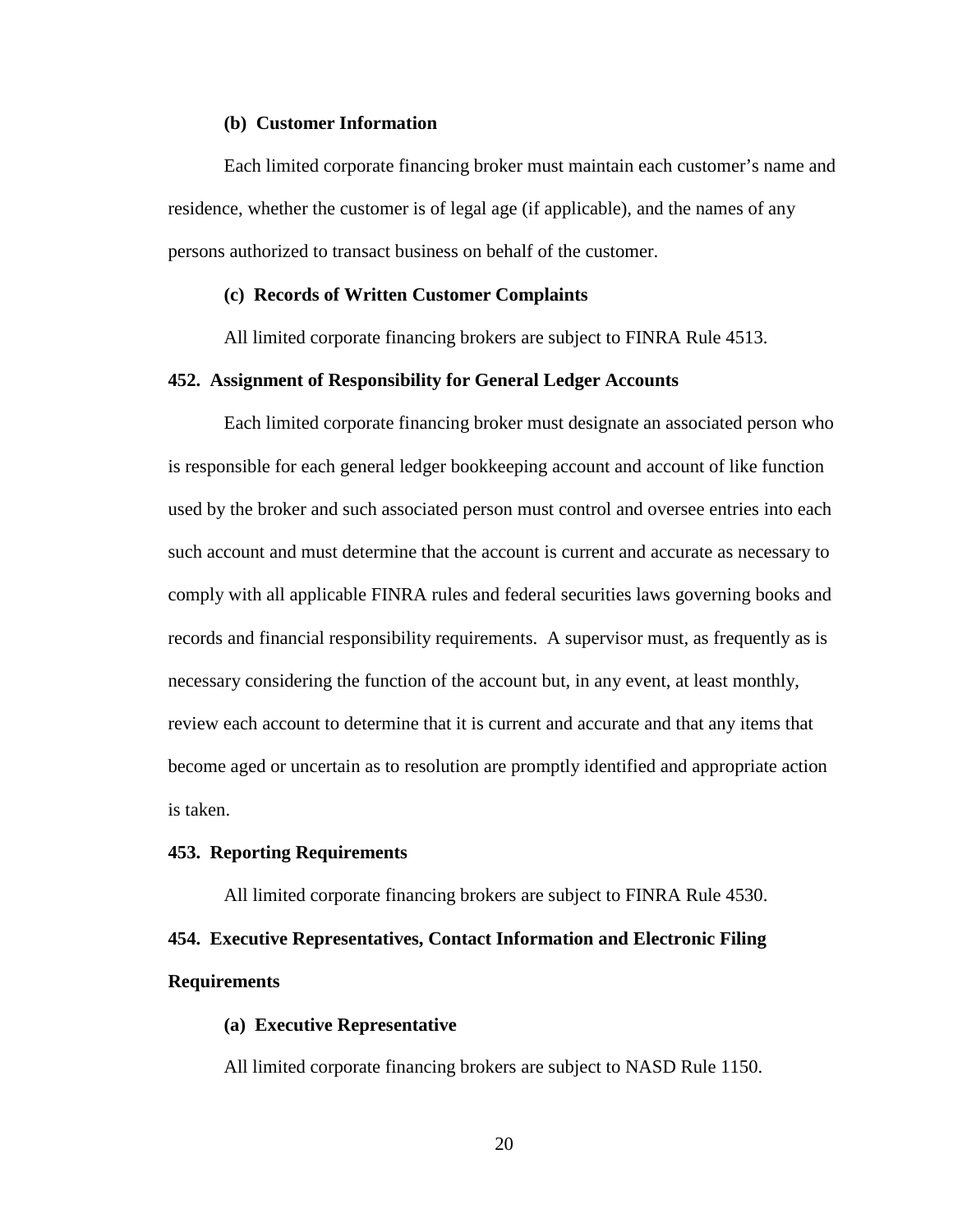## **(b) Contact Information Requirements**

All limited corporate financing brokers are subject to NASD Rule 1160.

#### **(c) Mandatory Electronic Filing Requirements**

All limited corporate financing brokers are subject to NASD Rule 3170.

### **457. Custodian of Books and Records**

All limited corporate financing brokers are subject to FINRA Rule 4570.

# **500. SECURITIES OFFERINGS**

#### **512. Private Placements of Securities Issued by Members**

All limited corporate financing brokers are subject to FINRA Rule 5122.

## **800. Investigations and Sanctions**

Except for FINRA Rules 8110, 8211, and 8213, all limited corporate financing broker members shall be subject to the FINRA Rule 8000 Series, unless the context requires otherwise, provided, however, that:

(a) the term "associated person" as used in the FINRA Rule 8000 Series shall mean "associated person of a limited corporate financing broker" or "person associated with a limited corporate financing broker" as defined pursuant to Limited Corporate Financing Broker Rule 016(a); and

(b) the terms "rules" and "FINRA rules" as used in the FINRA Rule 8000 Series shall include the Limited Corporate Financing Broker Rules.

#### **900. Code of Procedure**

Except for the FINRA Rule 9700 Series, all limited corporate financing broker members shall be subject to the FINRA Rule 9000 Series, unless the context requires otherwise, provided, however, that: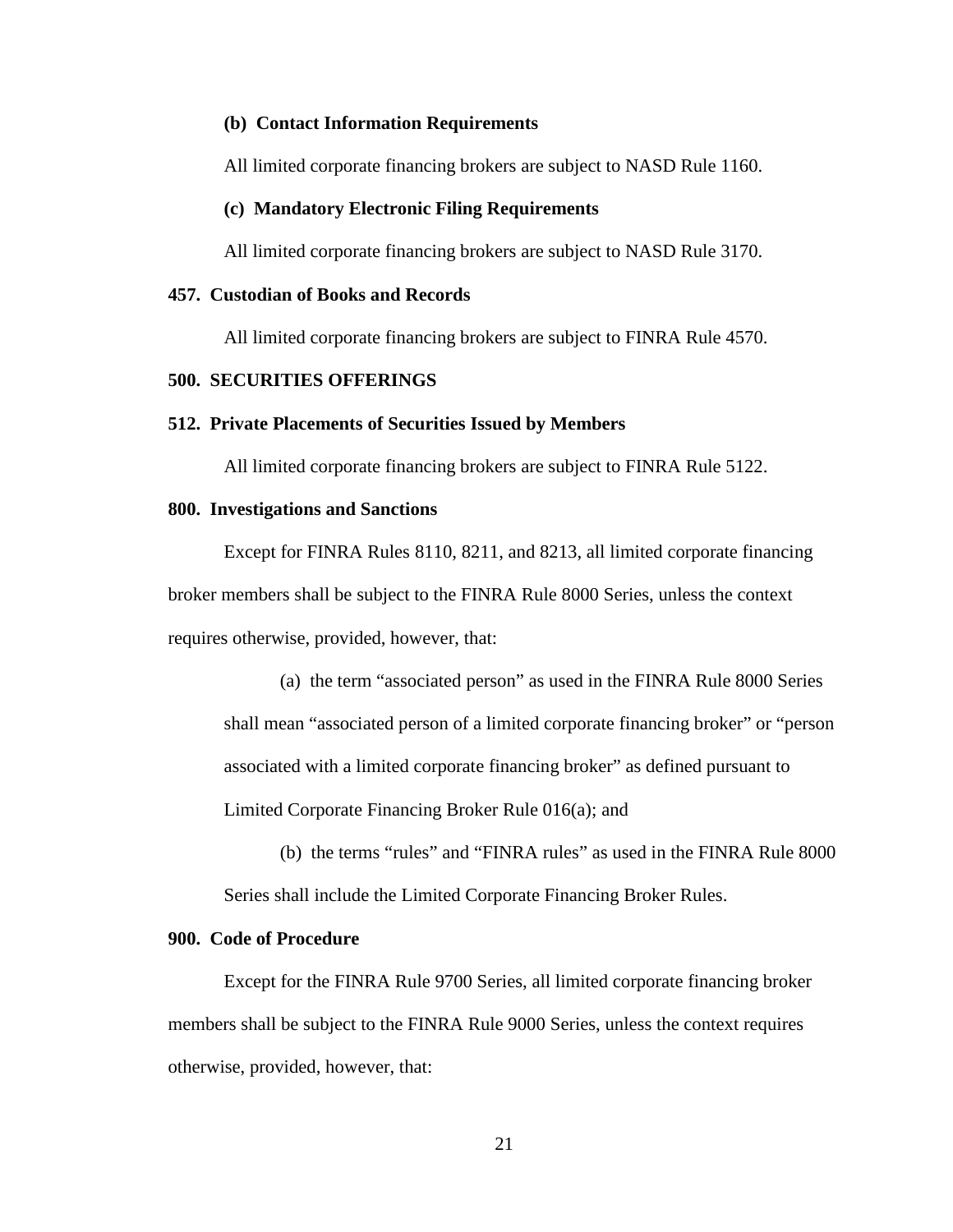(a) the term "associated person" as used in the FINRA Rule 9000 Series shall mean "associated person of a limited corporate financing broker" or "person associated with a limited corporate financing broker" as defined pursuant to Limited Corporate Financing Broker Rule 016(a);

(b) the terms "rules" and "FINRA rules" as used in the FINRA Rule 9000 Series shall include the Limited Corporate Financing Broker Rules;

(c) any limited corporate financing broker (and its associated persons) may be subject to a fine under FINRA Rule 9216(b) with respect to any rule or By-Laws listed in this Rule.

- Article IV of the FINRA By-Laws -- failure to timely submit amendments to Form BD.
- Article V of the FINRA By-Laws -- failure to timely submit amendments to Form U4.
- Article V of the FINRA By-Laws -- failure to timely submit amendments to Form U5.
- Limited Corporate Financing Broker Rule 125 failure to comply with the continuing education requirements.
- Limited Corporate Financing Broker Rule 221 communications with the public.
- Limited Corporate Financing Broker Rule 311 failure to maintain adequate written supervisory procedures where the underlying conduct is subject to Limited Corporate Financing Broker Rule 900(c).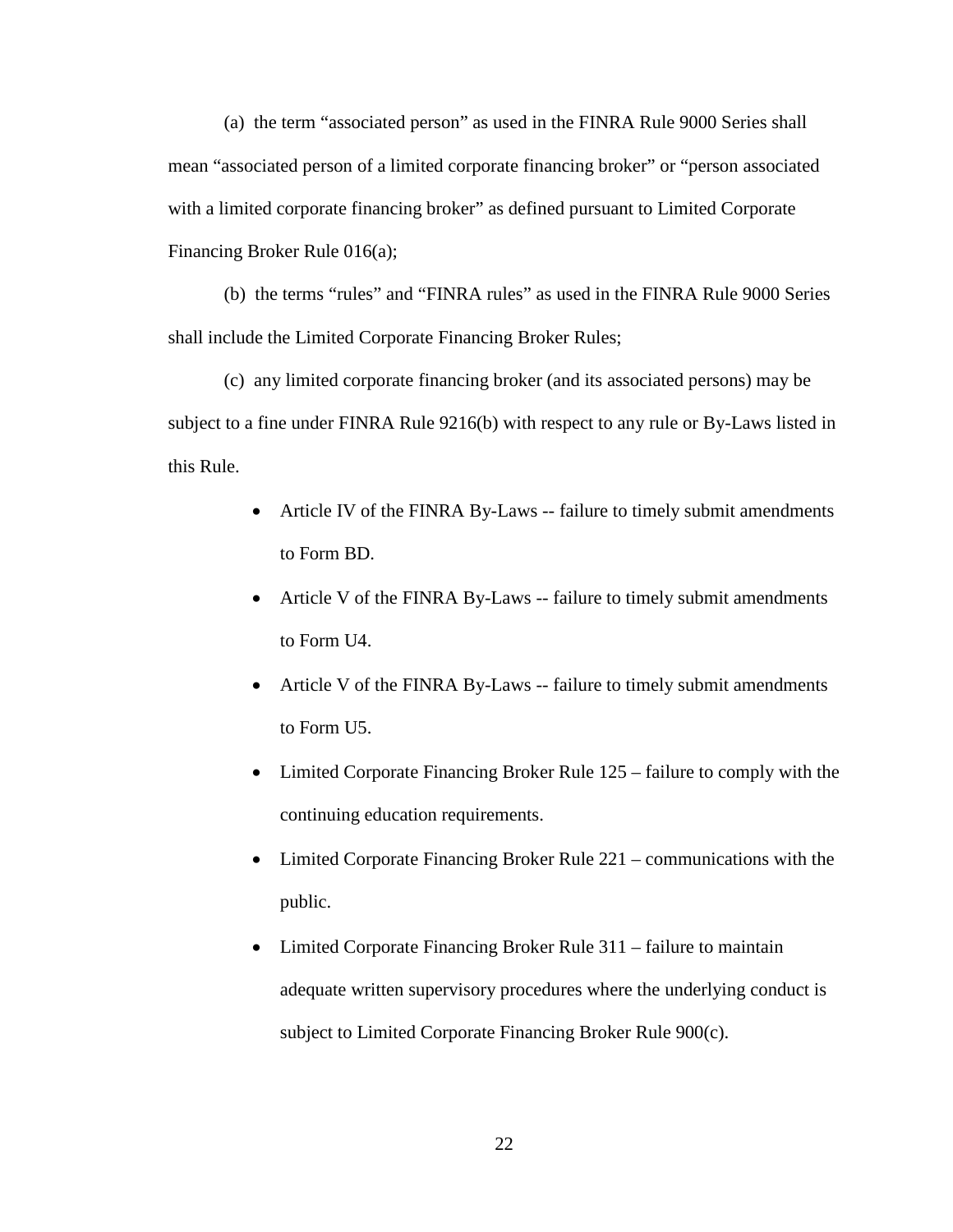- Limited Corporate Financing Broker Rule 436 failure to maintain adequate fidelity bond coverage.
- Limited Corporate Financing Broker Rule 451 failure to keep and preserve books, accounts, records, memoranda, and correspondence in conformance with all applicable laws, rules, regulations and statements of policy promulgated thereunder, and with FINRA rules.
- Limited Corporate Financing Broker Rule 452 failure to comply with the requirements for general ledger accounts.
- Limited Corporate Financing Broker Rule 453 failure to timely file reports.
- Limited Corporate Financing Broker Rule 454 failure to review and update executive representative designation and contact information, and failure to report or update contact information.
- Limited Corporate Financing Broker Rule 512 failure to timely file private placement documents.
- SEA Rules 17a-3(a) and 17a-4 Record retention rule violations.
- SEA Rule 17a-5 Failure to timely file FOCUS reports and annual audit reports.
- SEA Rule 17a-10 Failure to timely file Schedule I.

(d) for purposes of FINRA Rule 9551(a), FINRA staff may issue a written notice requiring a limited corporate financing broker to file communications with the FINRA Advertising Regulation Department at least ten days prior to use if FINRA staff